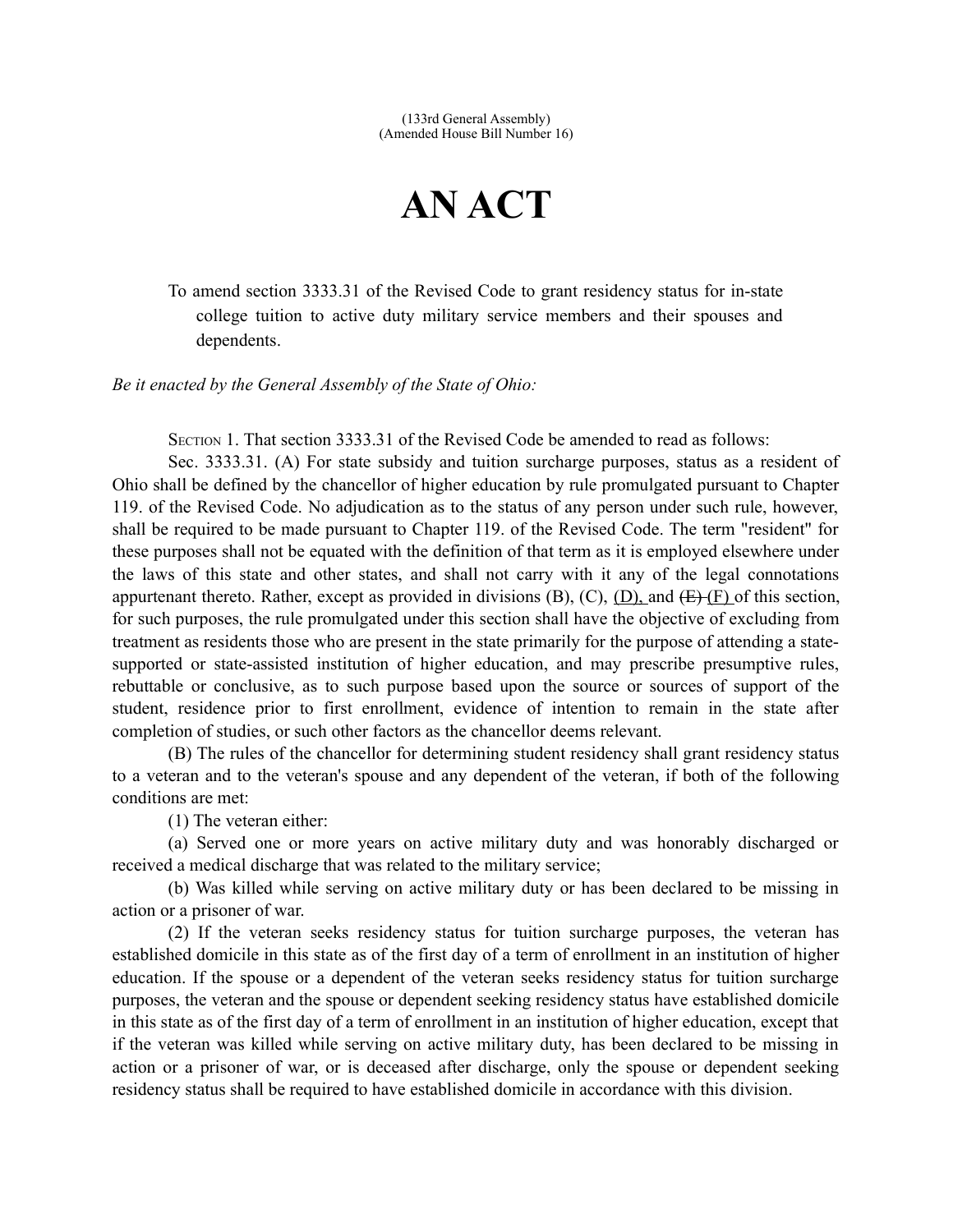(C) The rules of the chancellor for determining student residency shall grant residency status to both of the following:

(1) A veteran who is the recipient of federal veterans' benefits under the "All-Volunteer Force Educational Assistance Program," 38 U.S.C. 3001 et seq., or "Post-9/11 Veterans Educational Assistance Program," 38 U.S.C. 3301 et seq., or any successor program, if the veteran meets all of the following criteria:

(a) The veteran served at least ninety days on active duty.

(b) The veteran enrolls in a state institution of higher education, as defined in section 3345.011 of the Revised Code.

(c) The veteran lives in the state as of the first day of a term of enrollment in the state institution of higher education.

(2) A person who is the recipient of the federal Marine Gunnery Sergeant John David Fry scholarship or transferred federal veterans' benefits under any of the programs described in division  $(C)(1)$  of this section, if the person meets both of the following criteria:

(a) The person enrolls in a state institution of higher education.

(b) The person lives in the state as of the first day of a term of enrollment in the state institution of higher education.

In order for a person using transferred federal veterans' benefits to qualify under division (C) (2) of this section, the veteran who transferred the benefits must have served at least ninety days on active duty or the service member who transferred the benefits must be on active duty.

(D) The rules of the chancellor for determining student residency shall grant residency status to a service member who is on active duty and to the service member's spouse and any dependent of the service member while the service member is on active duty. In order to qualify under division (D) of this section, the rules shall require the student seeking in-state tuition rates to live in the state as of the first day of a term of enrollment in the state institution of higher education, but shall not require the service member or the service member's spouse or dependent to establish domicile in this state as of the first day of a term of enrollment in a institution of higher education.

(E) The rules of the chancellor for determining student residency shall not deny residency status to a student who is either a dependent child of a parent, or the spouse of a person who, as of the first day of a term of enrollment in an institution of higher education, has accepted full-time employment and established domicile in this state for reasons other than gaining the benefit of favorable tuition rates.

Documentation of full-time employment and domicile shall include both of the following documents:

(1) A sworn statement from the employer or the employer's representative on the letterhead of the employer or the employer's representative certifying that the parent or spouse of the student is employed full-time in Ohio;

(2) A copy of the lease under which the parent or spouse is the lessee and occupant of rented residential property in the state, a copy of the closing statement on residential real property of which the parent or spouse is the owner and occupant in this state or, if the parent or spouse is not the lessee or owner of the residence in which the parent or spouse has established domicile, a letter from the owner of the residence certifying that the parent or spouse resides at that residence.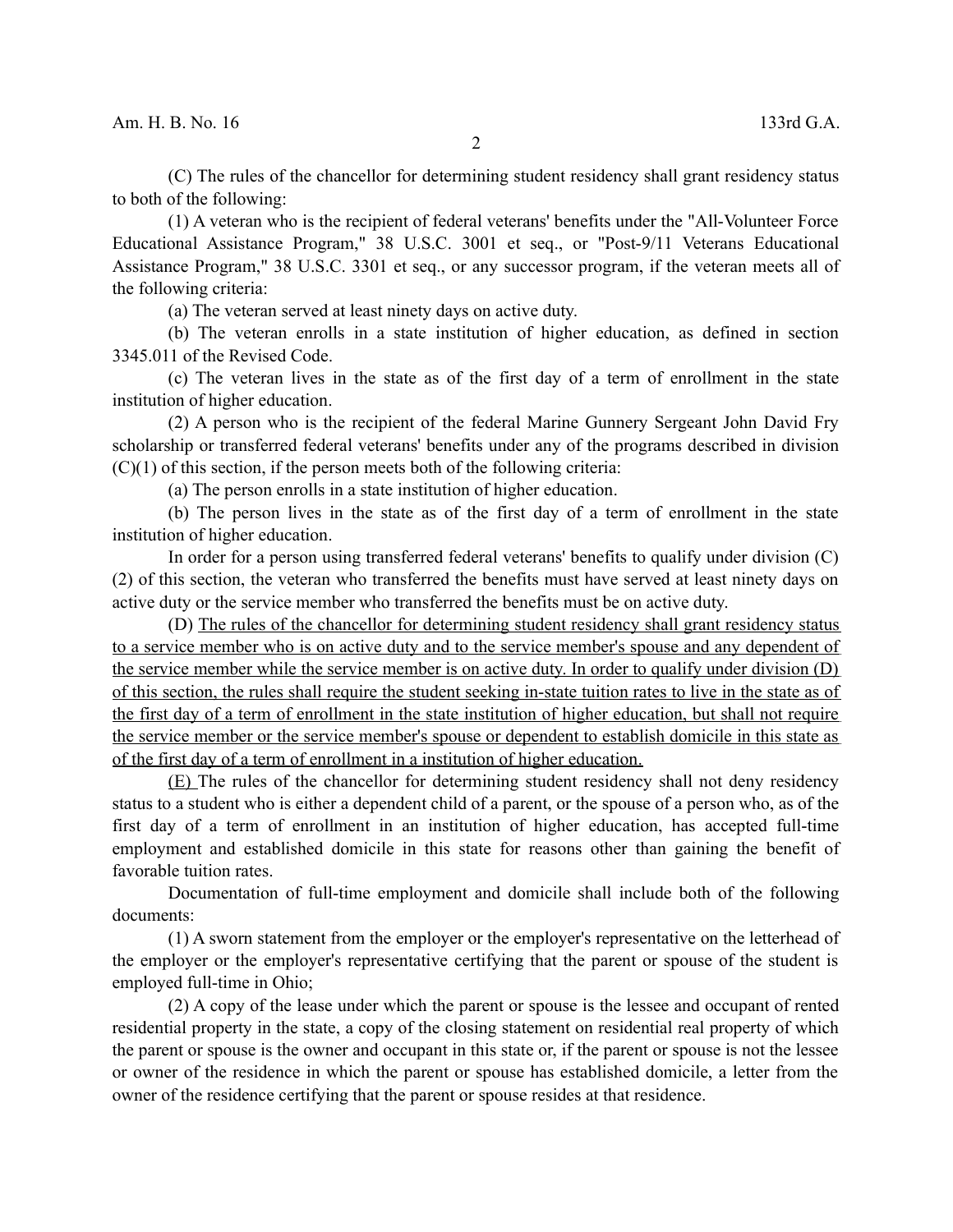Residency officers may also evaluate, in accordance with the chancellor's rule, requests for immediate residency status from dependent students whose parents are not living and whose domicile follows that of a legal guardian who has accepted full-time employment and established domicile in the state for reasons other than gaining the benefit of favorable tuition rates.

 $(E)(F)(1)$  The rules of the chancellor for determining student residency shall grant residency status to a person who, while a resident of this state for state subsidy and tuition surcharge purposes, graduated from a high school in this state or completed the final year of instruction at home as authorized under section 3321.04 of the Revised Code, if the person enrolls in an institution of higher education and establishes domicile in this state, regardless of the student's residence prior to that enrollment.

(2) The rules of the chancellor for determining student residency shall not grant residency status to an alien if the alien is not also an immigrant or a nonimmigrant.

 $(F)(G)$  As used in this section:

(1) "Dependent," "domicile," "institution of higher education," and "residency officer" have the meanings ascribed in the chancellor's rules adopted under this section.

(2) "Alien" means a person who is not a United States citizen or a United States national.

(3) "Immigrant" means an alien who has been granted the right by the United States bureau of citizenship and immigration services to reside permanently in the United States and to work without restrictions in the United States.

(4) "Nonimmigrant" means an alien who has been granted the right by the United States bureau of citizenship and immigration services to reside temporarily in the United States.

(5) "Veteran" means any person who has completed service in the uniformed services, as defined in section 3511.01 of the Revised Code.

(6) "Service member" has the same meaning as in section 5903.01 of the Revised Code.

SECTION 2. That existing section 3333.31 of the Revised Code is hereby repealed.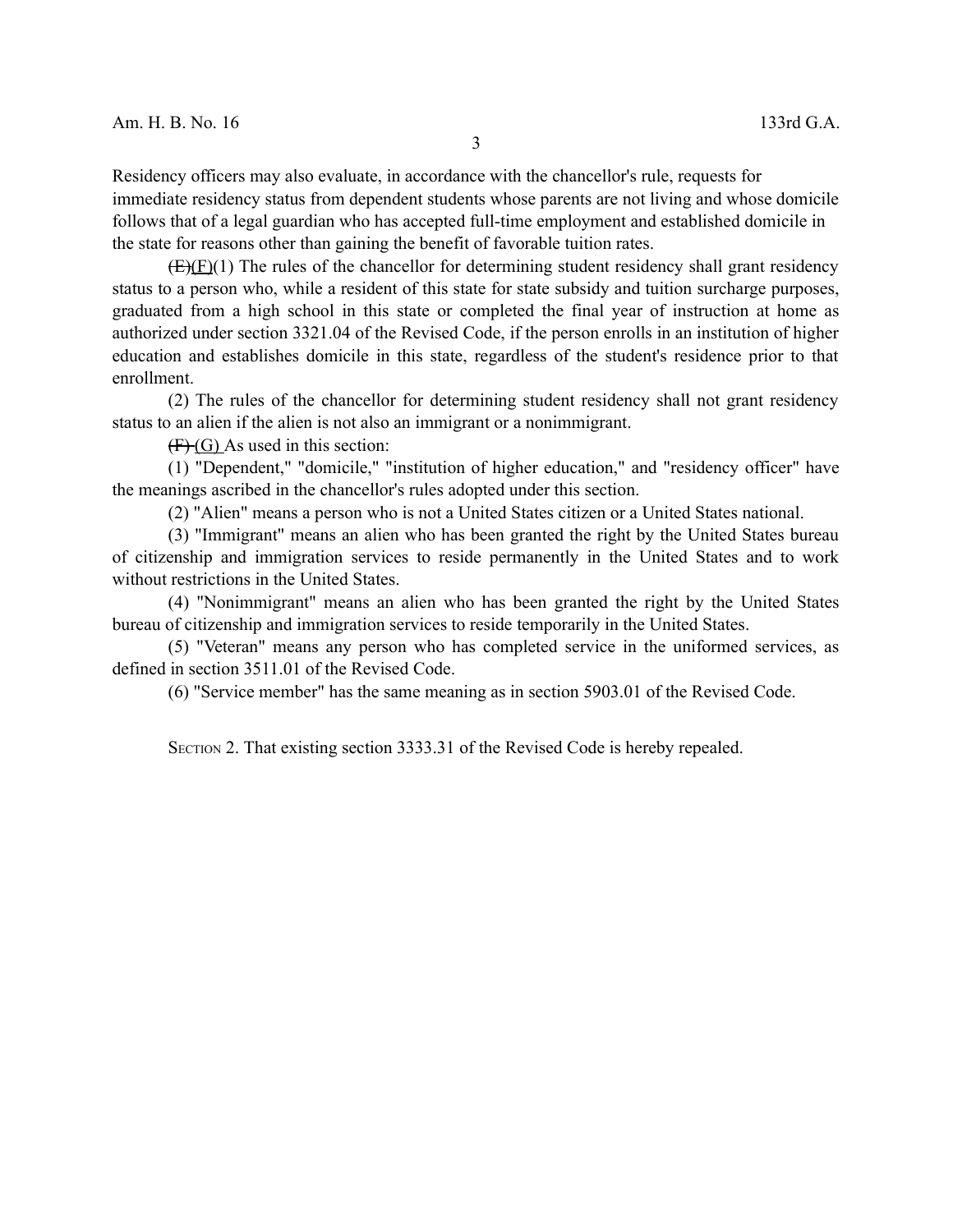*Speaker \_\_\_\_\_\_\_\_\_\_\_\_\_\_\_\_\_\_\_ of the House of Representatives.*

4

*President \_\_\_\_\_\_\_\_\_\_\_\_\_\_\_\_\_\_\_ of the Senate.*

Passed \_\_\_\_\_\_\_\_\_\_\_\_\_\_\_\_\_\_\_\_\_\_\_\_, 20\_\_\_\_

Approved \_\_\_\_\_\_\_\_\_\_\_\_\_\_\_\_\_\_\_\_\_\_\_\_, 20\_\_\_\_

*Governor.*